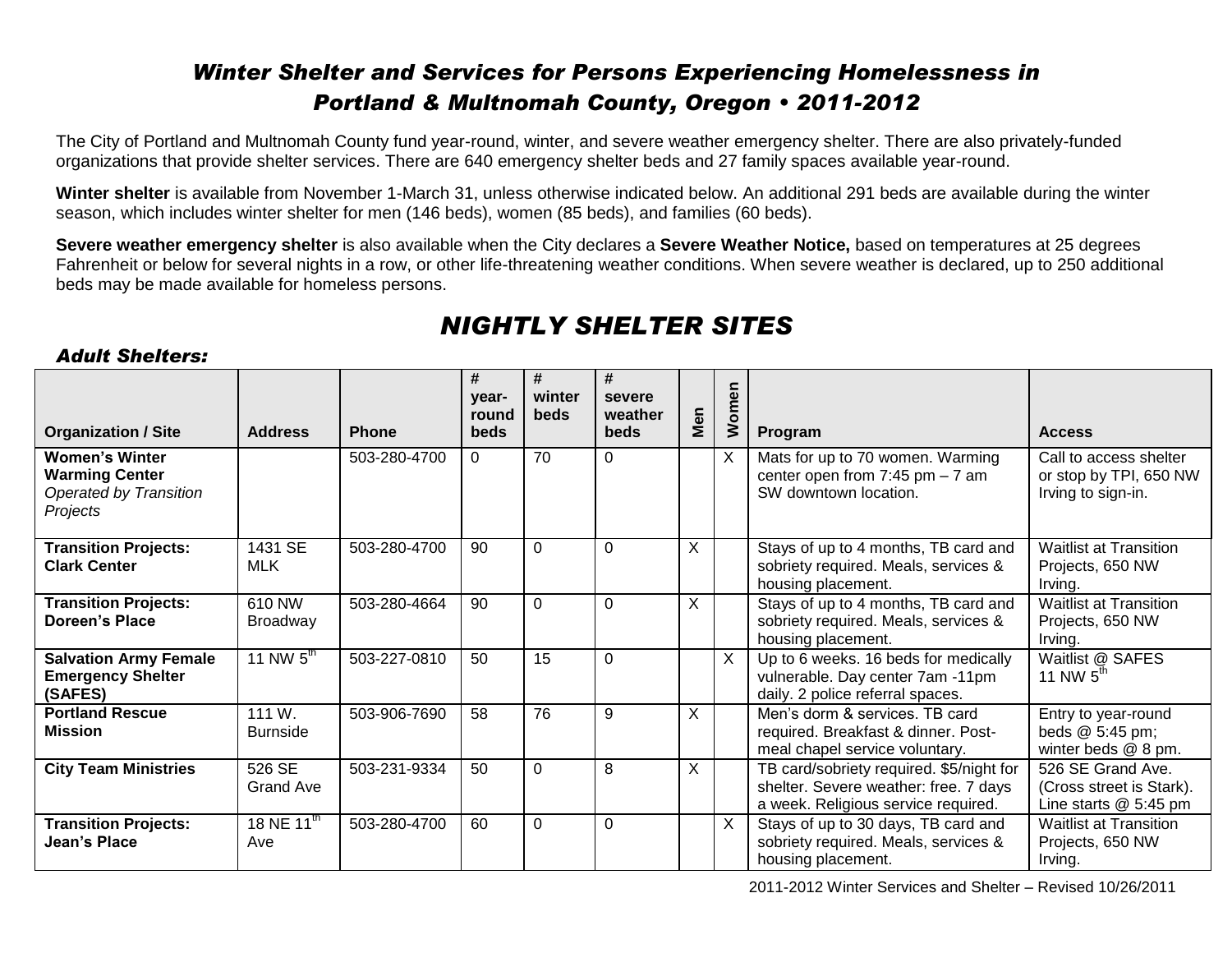| <b>Organization / Site</b>                                                   | <b>Address</b>                                  | <b>Phone</b> | #<br>year-<br>round<br>beds | #<br>winter<br><b>beds</b> | #<br>severe<br>weather<br><b>beds</b> | Men          | Womer                     | Program                                                                                                  | <b>Access</b>                                                        |
|------------------------------------------------------------------------------|-------------------------------------------------|--------------|-----------------------------|----------------------------|---------------------------------------|--------------|---------------------------|----------------------------------------------------------------------------------------------------------|----------------------------------------------------------------------|
| <b>Salvation Army Harbor</b><br><b>Light Men's Shelter</b><br>(HOMES)        | $SW 2nd$ and<br>Ankeny                          | 503-239-1259 | $\Omega$                    | 70                         | 0                                     | X.           |                           | Half of the spaces are reserved for<br>medically vulnerable men.                                         | $\overline{\text{SW 2}^{\text{nd}}}$ and Ankeny,<br>7:30 pm - 11 pm. |
| <b>Red Cross Severe</b><br><b>Weather Emergency</b><br><b>Warming Center</b> | 1302<br>Ankeny St.<br>(at $13^{\text{th}}$ Ave) | 211          | 0                           |                            | 150                                   | X            | $\times$                  | On extreme severe weather nights<br>only. Open 9 pm to 7 am. Kennel<br>services, cart storage available. | 211 to direct callers to<br>available sites                          |
| <b>Union Gospel Mission</b>                                                  | $15$ NW $3rd$                                   | 503-274-4483 | $\Omega$                    | 0                          | 60                                    | $\mathsf{X}$ | $\boldsymbol{\mathsf{X}}$ | Only for severe weather.                                                                                 | Call 211. Call 971-678-<br>3354 during severe<br>weather only.       |
| <b>Total adult shelter beds</b>                                              |                                                 |              | 398                         | 231                        | 227                                   |              |                           |                                                                                                          |                                                                      |

#### *DV Victim/Single and DV Victim/Single Parent Family:*

| <b>Organization / Site</b>            | <b>Address</b> | <b>Phone</b> | #<br>year-<br>round<br>beds | #<br>family<br>spaces<br>(rooms) | #<br>severe<br>weather<br>beds | Families | men<br>$\overline{\mathsf{S}}$ | Program                                   | <b>Access</b>                                       |
|---------------------------------------|----------------|--------------|-----------------------------|----------------------------------|--------------------------------|----------|--------------------------------|-------------------------------------------|-----------------------------------------------------|
| <b>Bradley-Angle House</b>            | N/A            | 503-281-2442 | 2                           |                                  | 0                              | Χ        | X                              | Emergency shelter.                        | Priority given to<br>women. Telephone<br>screening. |
| <b>Raphael House</b>                  | N/A            | 503-222-6222 | 2                           | 10                               | $\Omega$                       | X        | X                              | Emergency shelter.                        | Priority given to<br>women. Telephone<br>screening. |
| <b>Salvation Army West</b><br>Women's | N/A            | 503-224-7718 | 9                           | 4                                | $\mathbf 0$                    | X        | X                              | Emergency shelter.                        | Priority given to<br>women. Telephone<br>screening. |
| <b>YWCA Yolanda House</b>             | N/A            | 503-535-3269 | 4                           | 6                                | 0                              | Χ        |                                | Emergency shelter and resource<br>center. | Priority given to<br>women. Telephone<br>screening  |
| Total domestic violence shelter beds  |                |              | 17                          | 27                               | 0                              |          |                                |                                           |                                                     |

### *Family Shelters:*

Portland Housing Bureau • 421 SW 6<sup>th</sup> Ave., Suite 500, Portland OR 97204 • 503-823-2375 • PHBinfo@portlandoregon.gov • www.portlandonline.com/phb • Page 2 • Revised10/25/2011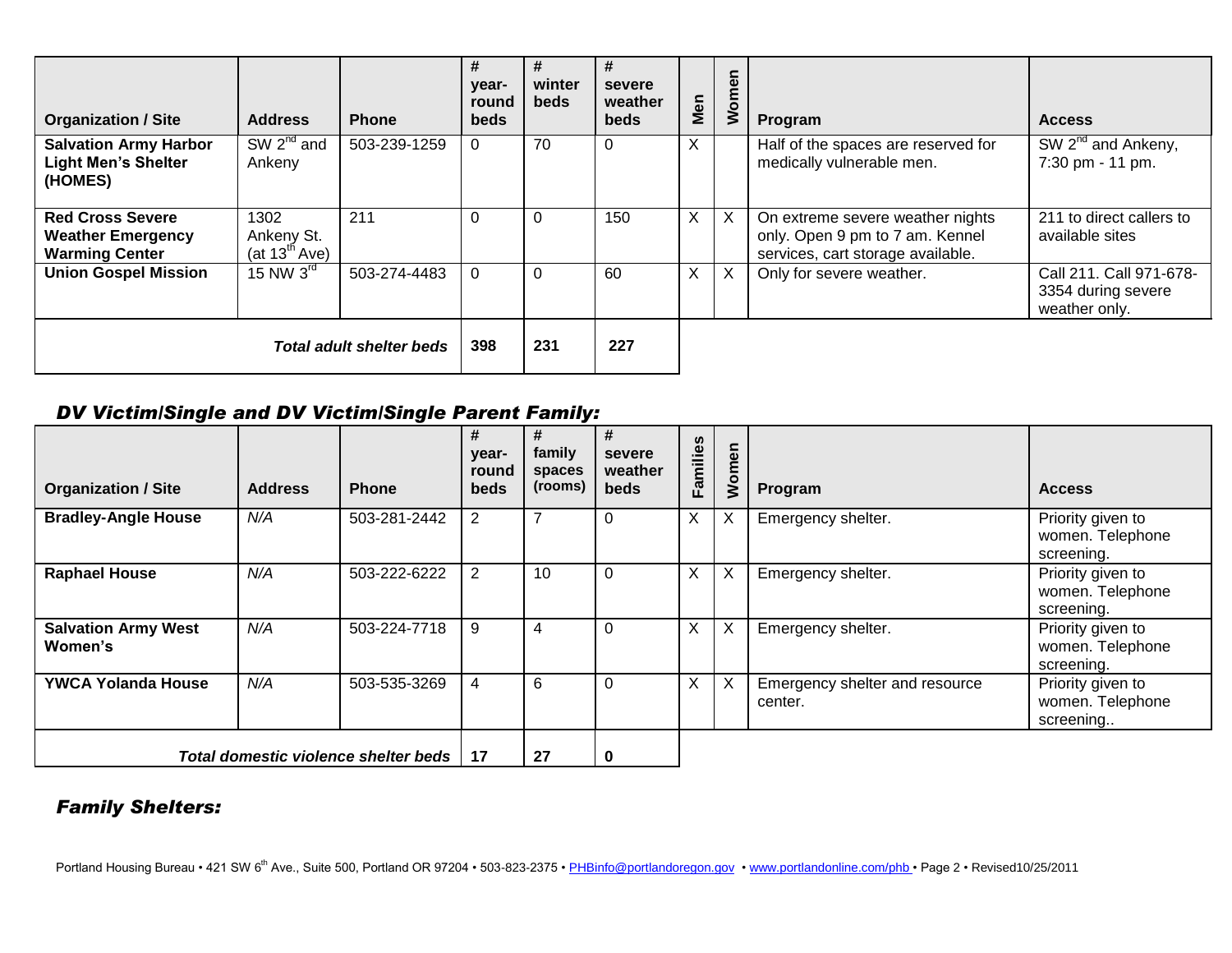| <b>Organization / Site</b>                                     | <b>Address</b>                                      | <b>Phone</b>    | #<br>year-<br>round<br><b>beds</b> | #<br>winter<br><b>beds</b>           | #<br>severe<br>weather<br><b>beds</b> | Program                                                                                               | <b>Access</b>                                                                                       |
|----------------------------------------------------------------|-----------------------------------------------------|-----------------|------------------------------------|--------------------------------------|---------------------------------------|-------------------------------------------------------------------------------------------------------|-----------------------------------------------------------------------------------------------------|
| <b>Common Cup Shelter</b>                                      | 3520 SE<br>Yamhill                                  | 503-281-2442    | 0                                  | $\overline{2}$<br>(family<br>spaces) | $\Omega$                              | Nightly shelter, day center services and<br>housing placement assistance. Capacity for 2<br>families. | Call 211.                                                                                           |
| <b>Daybreak Network</b>                                        | N/A                                                 | 503-256-2280    | 15                                 | 0                                    | $\Omega$                              | Moves each week from congregation to<br>congregation. Transportation and day services<br>available.   | Call to check availability.                                                                         |
| <b>Family Winter Shelter</b><br>Operated by Human<br>Solutions | 12505 NE<br>Halsey St.<br>(Bus Lines<br>77 and 71). | <b>Call 211</b> | 0                                  | 60                                   | $\mathbf 0$                           | Open 7 nights/ week from Nov. 1, 2010 to Mar<br>31, 2011. 7 pm - 7 am. Cots and blankets.             | Call 211. Can also call<br>503-548-0200 or 503-<br>405-7875. Families do<br>not need to call ahead. |
| <b>Goose Hollow Shelter</b>                                    | 1838 SW<br>Jefferson                                | <b>Call 211</b> | 25                                 | 0                                    | $\Omega$                              | Cots and blankets. Day services available.<br>Capacity for 8 families.                                | 503-595-9390                                                                                        |
| <b>My Father's House</b>                                       | N/A                                                 | 503-492-3046    | 110                                | 0                                    | $\Omega$                              | Christian-based program, for up to 30 families.                                                       | Call to access.                                                                                     |
| <b>My Sister's House</b>                                       | N/A                                                 | 503-665-1026    | 15                                 | $\Omega$                             | $\overline{0}$                        | Christian-based program, for up to 4 families.<br>Women and children only.                            | Call to access.                                                                                     |
| <b>Total family shelter beds</b>                               |                                                     |                 | 165                                | 62                                   | 0                                     |                                                                                                       |                                                                                                     |

#### *Youth Shelters:*

| <b>Organization / Site</b>       | <b>Address</b>       | <b>Phone</b>                          | #<br>year-<br>round<br>beds | winter<br>beds | #<br>severe<br>weather<br><b>beds</b> | Men          | Women    | Program                                                                                                           | <b>Access</b>                                             |
|----------------------------------|----------------------|---------------------------------------|-----------------------------|----------------|---------------------------------------|--------------|----------|-------------------------------------------------------------------------------------------------------------------|-----------------------------------------------------------|
| <b>Porchlight Crisis Shelter</b> | 1635 SW<br>Alder St. | 503-222-5933                          | 30                          |                | 5                                     | $\mathsf{X}$ | $\times$ | 8:45 pm-8:45 am. Ages $15 - 23$ .<br>Stays of up to 14 days (more if<br>necessary).                               | Show up at site or call<br>to access.                     |
| <b>Streetlight Youth Shelter</b> | 1635 SW<br>Alder St. | 503-222-5933                          | 30                          |                | 5                                     | X            | X.       | 9 pm-9 am. Ages $15 - 23$ . Stay of up<br>to 4 months.                                                            | Show up at site or call.<br>Access through<br>Porchlight. |
| Harry's Mother                   | 738 NE<br>Davis St.  | 503-233-8111<br>or 1-800-914-<br>9706 | X                           | X              | X                                     | X.           | X        | Available 24 hours a day, every day<br>of the year. Ages 9-17. Crisis shelter<br>for runaway/unaccompanied youth. | Call or show up at site                                   |
| <b>Total youth shelter beds</b>  |                      |                                       | 60                          | $\bf{0}$       | 10                                    |              |          |                                                                                                                   |                                                           |

# *DAY SERVICES SITES*

Portland Housing Bureau • 421 SW 6<sup>th</sup> Ave., Suite 500, Portland OR 97204 • 503-823-2375 • PHBinfo@portlandoregon.gov • www.portlandonline.com/phb • Page 3 • Revised10/25/2011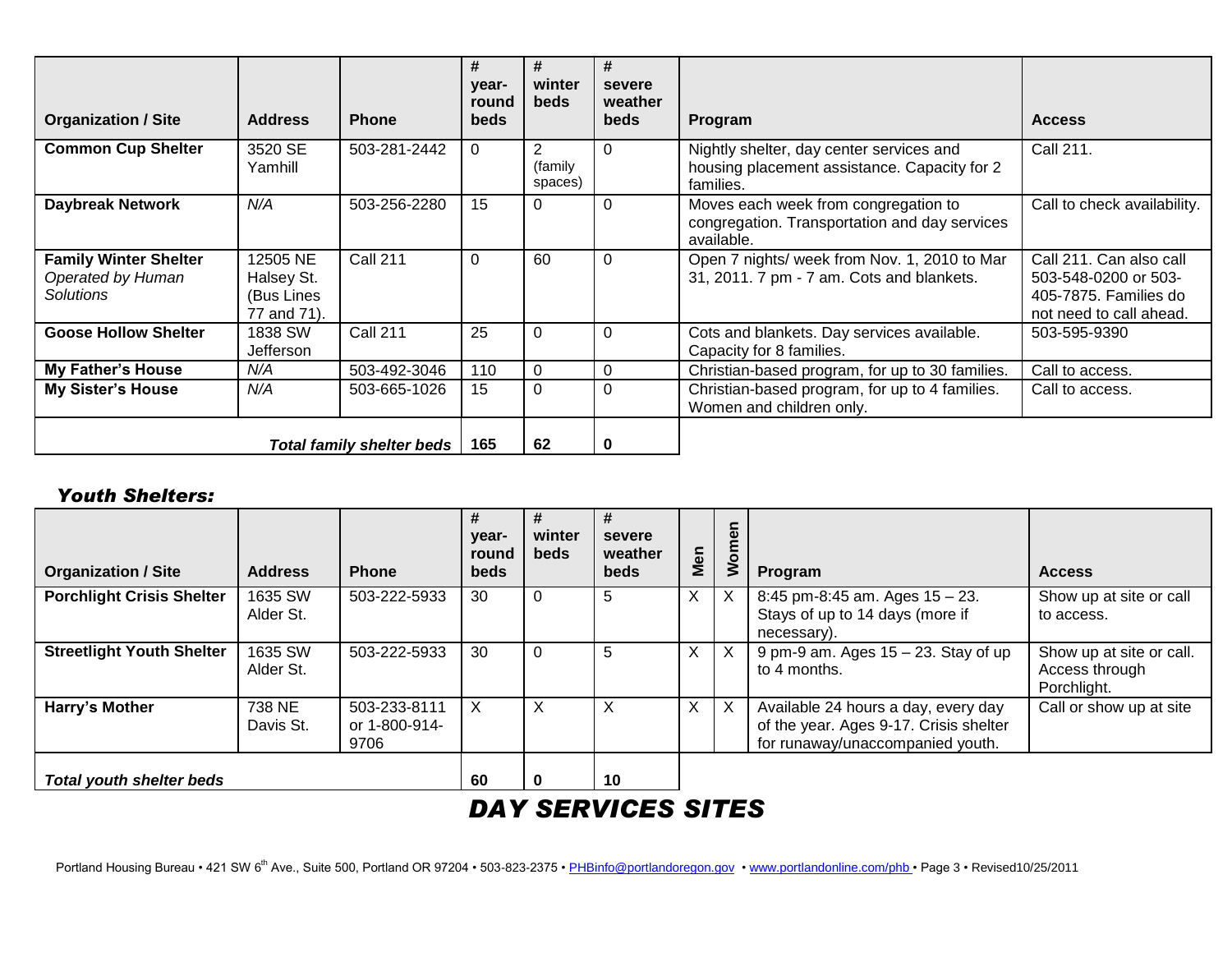#### *Adult Day Services:*

| <b>Organization / Site</b>                                       | <b>Address</b>                 | <b>Phone</b>          | Men          | $\circ$<br>⋧ | Program                                                                                                                                                                   | <b>Access</b>               |
|------------------------------------------------------------------|--------------------------------|-----------------------|--------------|--------------|---------------------------------------------------------------------------------------------------------------------------------------------------------------------------|-----------------------------|
| <b>Catholic Charities -</b><br><b>Housing Transitions</b>        | 1910 SE 11 <sup>th</sup>       | 971-222-1880          |              | X            | Basic services: Monday-Friday: 10 am - 1 pm.                                                                                                                              | Show up at site.            |
| <b>Downtown Chapel</b>                                           | 601 W.<br><b>Burnside</b>      | 503-228-0746<br>X 110 |              | $X$   $X$    | Basic services: Monday-Friday: 9 am - 11:30 am. Saturday:<br>9 am - 11 am. Year-round. Severe weather: Monday-<br>Friday: $9$ am $-$ 4:30 pm. Saturday: $9$ am $-$ 11 am. | Call or show up at<br>site. |
| <b>JOIN</b>                                                      | 1435 NE 81st<br>Ave, Suite 100 | 503-232-2031          | $\mathsf{X}$ | $\mathsf{X}$ | Basic services: Monday-Friday: 10 am - 3 pm.                                                                                                                              | Call or show up at<br>site. |
| Rose Haven                                                       | 627 NW 18th                    | 503-248-6364          |              | X            | Basic services for women and children: Mon., Tues., Wed.<br>and Thurs.: 9 am -12 pm. During Severe Weather,<br>expanded hours Mon.- Fri., 9 am - 4 pm, except Holidays.   | Call or show up at<br>site. |
| <b>Salvation Army Female</b><br><b>Emergency Shelter (SAFES)</b> | 11 NW $5^{\text{th}}$          | 503-227-0810          |              | X            | Basic services: 7 days/week: $7 \text{ am } -11 \text{ pm}$ .                                                                                                             | Call or show up at<br>site. |
| <b>Transition Projects:</b><br><b>Bud Clark Commons</b>          | 650 NW Irving                  | 503-280-4700          | $\mathsf{X}$ | $\mathsf{X}$ | Provides basic services. Monday-Friday: 7:00 am - 7:00 pm.<br>Weekends and Holidays: 8:00 am - 4:00 pm.                                                                   | Call or show up at<br>site. |

#### *Family Day Services:*

| <b>Organization / Site</b> | <b>Address</b>                                               | <b>Phone</b>    | <b>Program</b>                                                                                                                     | <b>Access</b>                   |
|----------------------------|--------------------------------------------------------------|-----------------|------------------------------------------------------------------------------------------------------------------------------------|---------------------------------|
| 13 Salmon Family Center    | 1011 SW 13 <sup>th</sup><br>$(13^{\text{th}}$ and<br>Salmon) | <b>Call 211</b> | Open 8 am - 6 pm daily. Basic services, food/snacks.                                                                               | Call 211 or show<br>up at site. |
| <b>Daybreak Shelter</b>    | <b>Call 211</b>                                              | <b>Call 211</b> | Open 7:30 am - 5:30 pm daily. Basic services, housing placement<br>support, children's activities, lunch/food, laundry facilities. | Call 211.                       |
| <b>JOIN</b>                | 1435 NE 81st<br>Ave, Suite 100                               | 503-232-2031    | Basic services: Monday-Friday: 10 am - 3 pm. Open 7:30 am - 6:30<br>pm during severe weather with 5 family capacity.               | Call or show up at<br>site.     |

#### *Youth Day Services:*